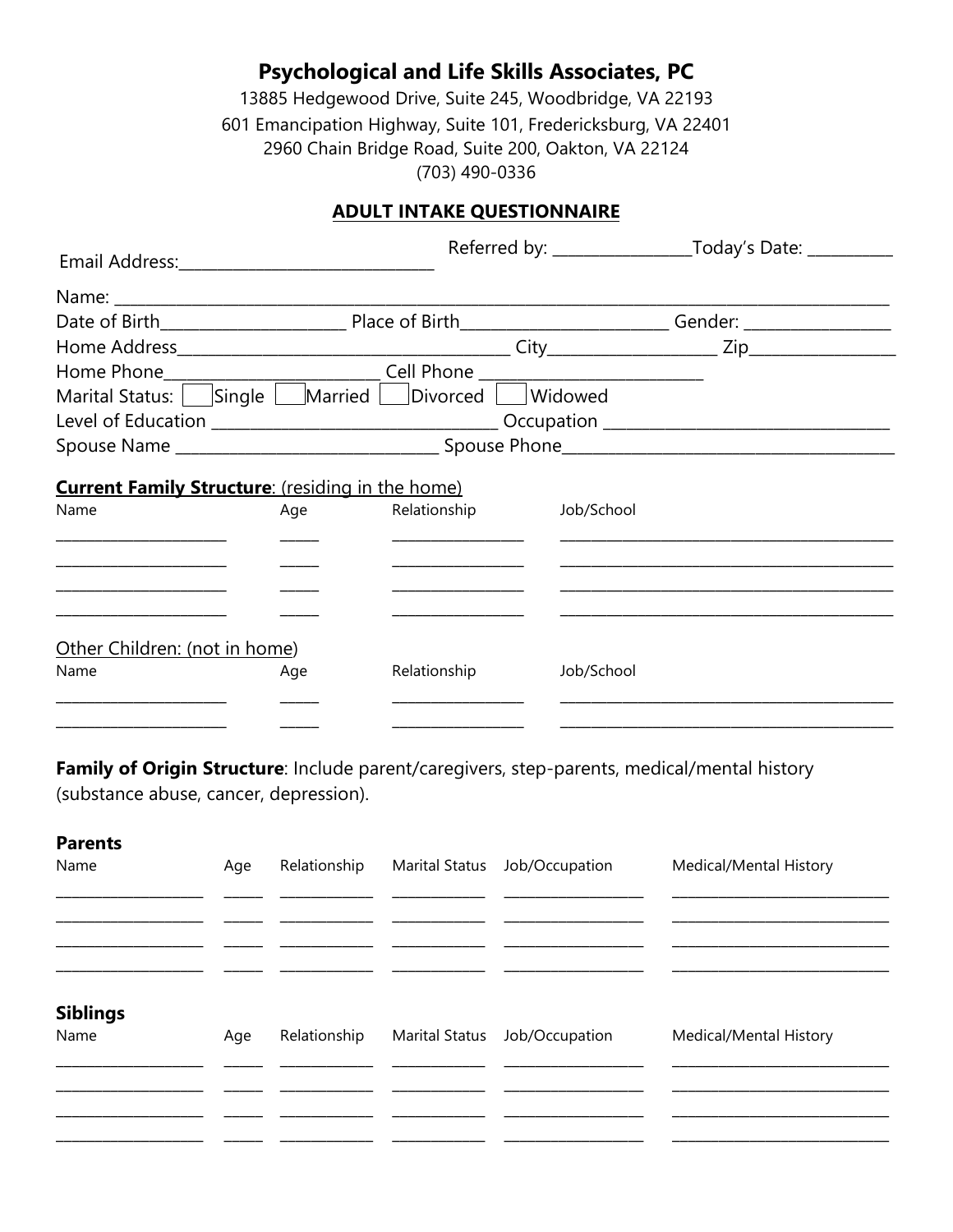**Current Symptoms:** Please check if you currently experience any of these symptoms:

| Irritability                                                                                        | Recent weight gain/loss | Sexual abuse history     |  |  |
|-----------------------------------------------------------------------------------------------------|-------------------------|--------------------------|--|--|
|                                                                                                     |                         |                          |  |  |
| Aggression                                                                                          | Appetite changes        | Physical abuse history   |  |  |
| High activity level                                                                                 | Excessive fears/worries | Suicide thoughts/actions |  |  |
| Staring spells                                                                                      | Social isolation        | Desire to hurt someone   |  |  |
| Trouble expressing self                                                                             | Depressed mood          | Drug/alcohol use         |  |  |
| (please explain)_________                                                                           | Mood swings             | Tobacco use              |  |  |
| Frequent fatigue                                                                                    | Hopelessness            | Self-harm                |  |  |
| Low energy level                                                                                    | Anxiety                 | Problems in thinking     |  |  |
| Trouble falling asleep                                                                              | Anger/rage              | Problems with memory     |  |  |
| Trouble getting up                                                                                  | Guilt                   | Grief/morning            |  |  |
| in the morning                                                                                      | Easily frustrated       | Frequent awakenings      |  |  |
| during the night                                                                                    |                         |                          |  |  |
| History of traumatic event(s) (please explain)__________________________________                    |                         |                          |  |  |
| Recent legal charges/police involvement (please explain)________________________                    |                         |                          |  |  |
|                                                                                                     |                         |                          |  |  |
|                                                                                                     |                         |                          |  |  |
|                                                                                                     |                         |                          |  |  |
| <b>Relevant Health and Mental Health History:</b>                                                   |                         |                          |  |  |
| Physician Phone _____________                                                                       |                         |                          |  |  |
|                                                                                                     |                         |                          |  |  |
|                                                                                                     |                         |                          |  |  |
| Frequency of use of the following: Alcohol ____________ Caffeine _____________ Nicotine ___________ |                         |                          |  |  |
|                                                                                                     |                         |                          |  |  |
|                                                                                                     |                         |                          |  |  |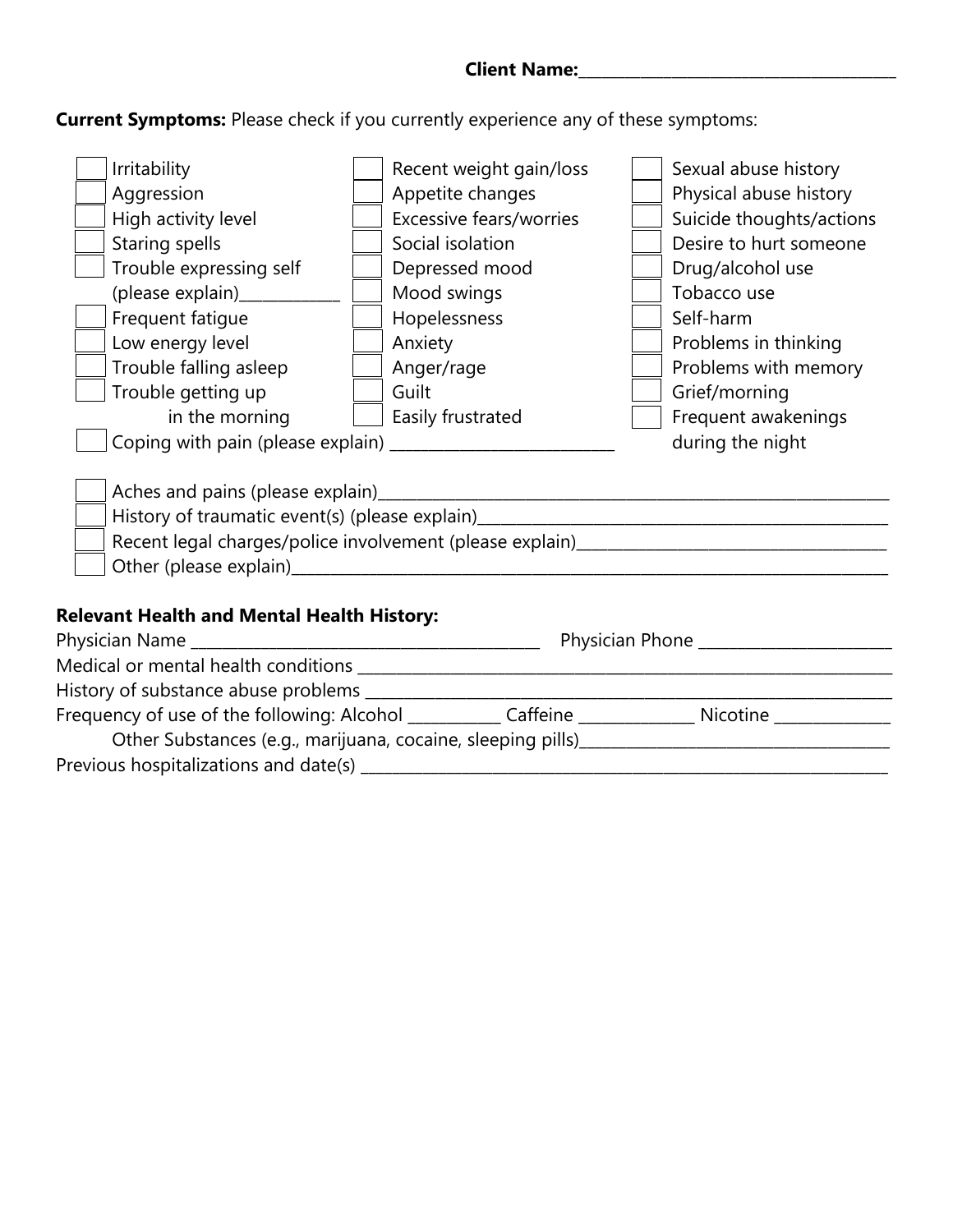Client Name: 1988 Manual Manual Manual Manual Manual Manual Manual Manual Manual Manual Manual Manual Manual M

| <b>Current Medications:</b> | Medication               | Dose | <b>Treating Physician</b> |
|-----------------------------|--------------------------|------|---------------------------|
|                             |                          |      |                           |
| History of Psychotherapy:   | Previous Therapist Dates |      | <b>Issues Addressed</b>   |
|                             |                          |      |                           |
|                             |                          |      |                           |
|                             |                          |      |                           |
|                             |                          |      |                           |
| <b>Client Signature</b>     |                          |      | Date                      |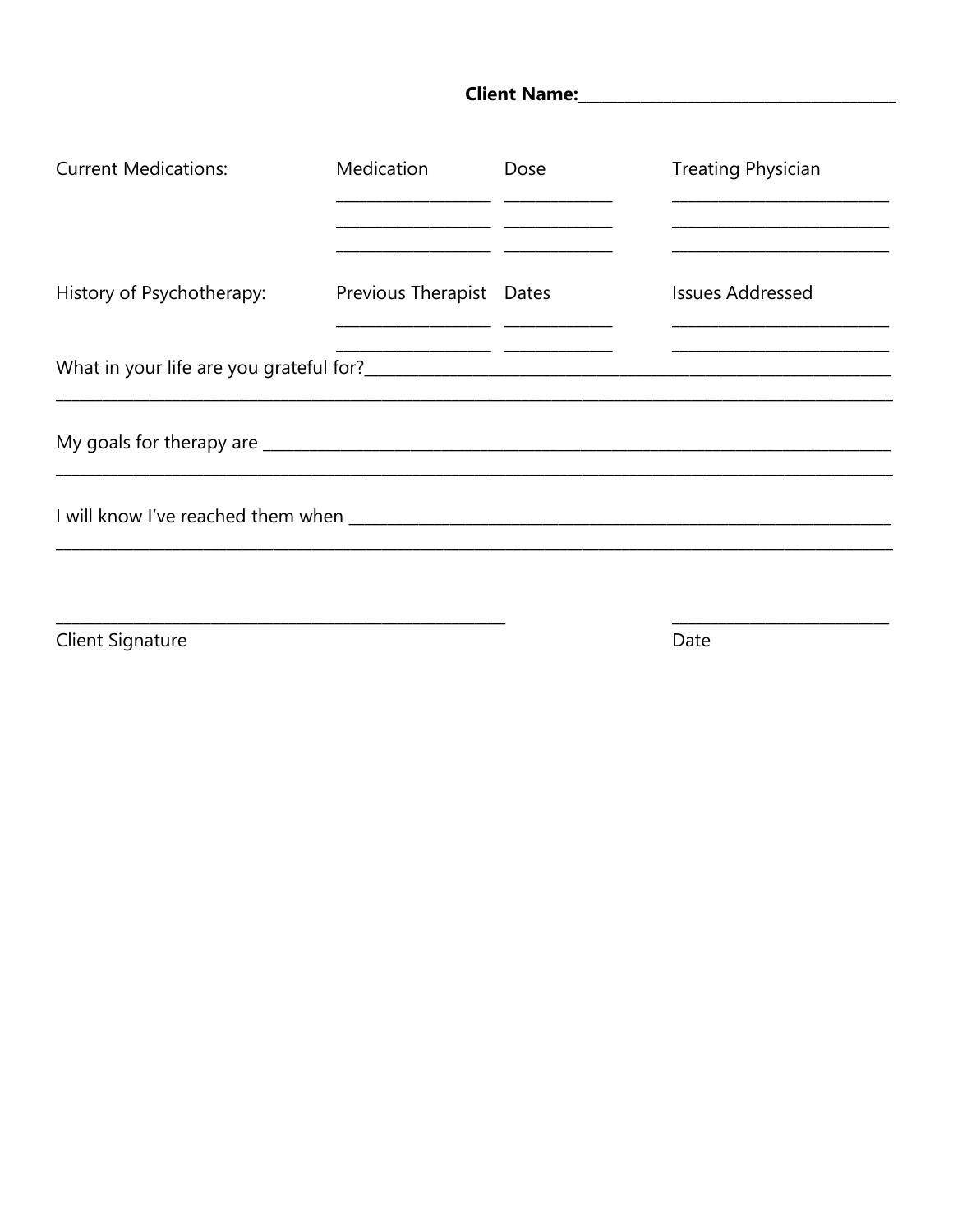13885 Hedgewood Drive, Suite 245, Woodbridge, VA 22193 601 Emancipation Highway, Suite 101, Fredericksburg, VA 22401 2960 Chain Bridge Road, Suite 200, Oakton, VA 22124 (703) 490-0336

# **Our Financial Policy**

Welcome to the office of Psychological and Life Skills Associates, P.C. In order to ensure the efficiency of our practice, we wish to explain our policy with regard to financial responsibility for sessions with the psychotherapists from this office.

**All payments are due prior to each session**. If we are in network with your insurance carrier, a copay/coinsurance is expected. Our office will then file to your insurance carrier for the remaining amount owed. Benefits quoted by your insurer are not a guarantee of payment. Ultimately, you are responsible for all charges incurred. If we are out of network with your insurance carrier, payment in full is expected. As a courtesy we will file to your insurance. If you have out of network benefits, they will reimburse to you directly. During office hour's payment may be given to your psychotherapist or the office staff. After hours, payment is due to your therapist at the time of service. With so many insurance carriers, policies, and various benefit packages available, we will help you with your insurance filing, but we cannot guarantee payment or accept responsibility for negotiating your claim(s). It is important that you understand the provisions of your insurance policy.

### **Our Late Cancellation/No-Show Policy**

If you are unable to keep a scheduled appointment, you are required to give us at least a 24- hour notice. Late cancellations (with less than 24-hour notice) and No Shows (missing a scheduled appointment) are charged \$75 each time, regardless of the reason. For all group sessions, you will be charged \$25. This fee cannot be billed to insurance. **The algebra** (Initials)

### **Statement Fee**

All payments are due at the time of service. If a balance is owed and a statement is mailed to you, you will be charged a \$5.00 statement fee for each statement sent to you.

### **Collections Services**

We are contracted with collection services to recover any money owed to Psychological and Life Skills Associates.

## **Outstanding Balance Policy**

Payment is due at the time of session. Account balances that exceed \$250 must make payment before further appointments can be scheduled.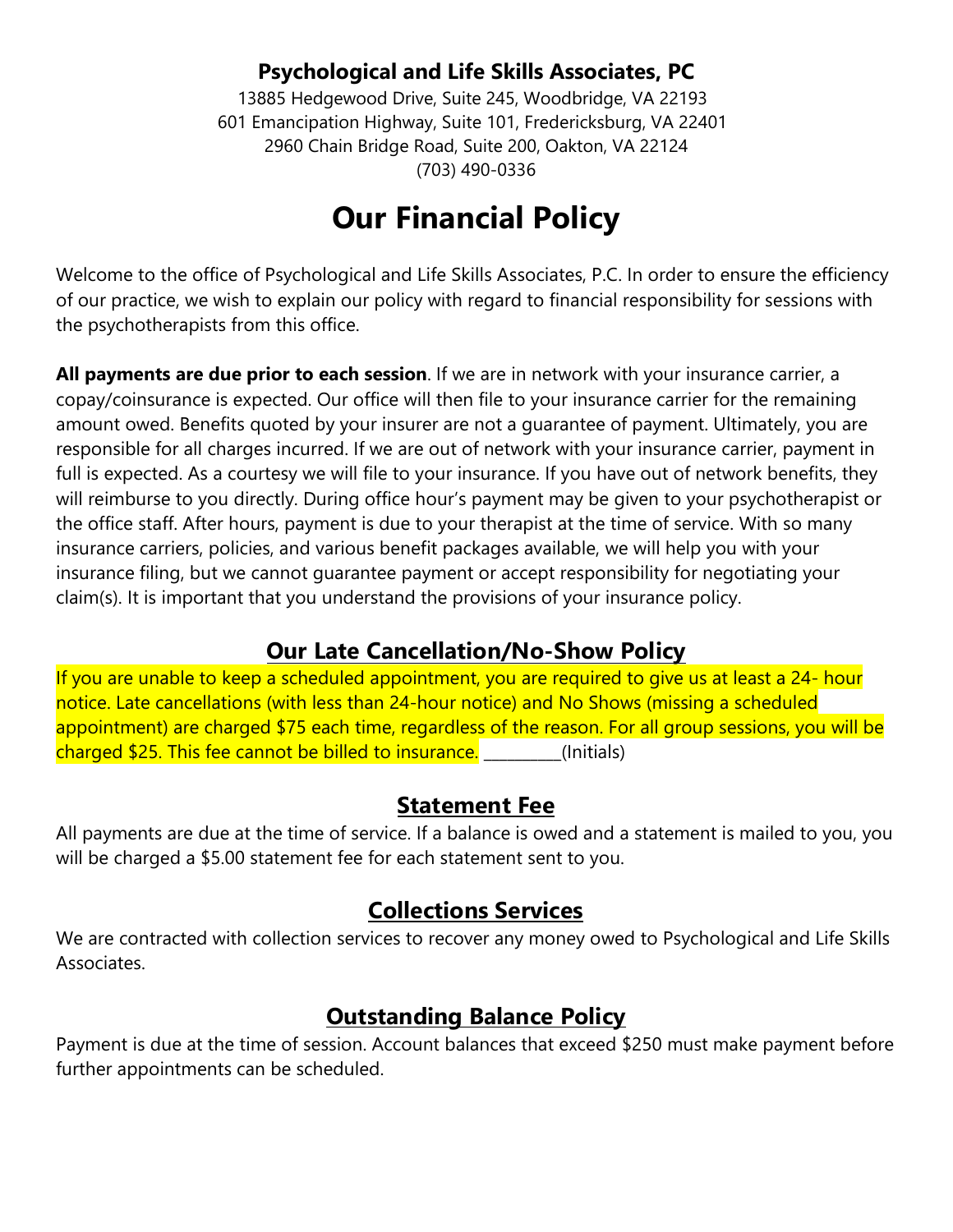# **Returned Checks**

The return of a check (electronic or paper) issued to Psychological and Life Skills will result in a \$25.00 returned check fee being placed on the account of the patient, or individual, on whose behalf the check was presented for each returned check, no matter the reason.

Consent for Release and Use of Confidential Information

I, \_\_\_\_\_\_\_\_\_\_\_\_\_\_\_\_\_\_\_\_\_\_\_\_\_\_\_\_\_\_\_hereby give my consent to Psychological and Life Skills

Associates, P.C. to use for the purpose of payment, all information contained in the patient record

of:\_\_\_\_\_\_\_\_\_\_\_\_\_\_\_\_\_\_\_\_\_\_\_\_\_\_\_\_\_\_\_\_\_\_\_\_\_\_\_\_\_\_\_\_.

**The undersigned has read, understands, and agrees to the above terms and conditions.**

\_\_\_\_\_\_\_\_\_\_\_\_\_\_\_\_\_\_\_\_\_\_\_\_\_\_\_\_\_\_\_\_\_\_\_\_\_\_\_\_\_\_\_\_\_\_\_\_\_\_\_\_\_\_\_\_\_\_\_\_\_\_ \_\_\_\_\_\_\_\_\_\_\_\_\_\_\_\_\_\_\_\_\_ Signature of Person Financially Responsible **Example 2018** Date

\_\_\_\_\_\_\_\_\_\_\_\_\_\_\_\_\_\_\_\_\_\_\_\_\_\_\_\_\_\_\_\_\_\_\_\_\_\_\_\_\_\_\_\_\_\_\_\_\_\_\_\_\_\_\_\_\_\_\_\_\_\_ \_\_\_\_\_\_\_\_\_\_\_\_\_\_\_\_\_\_\_\_\_\_\_\_\_\_\_\_\_\_\_\_\_\_\_\_ Address (if other than patient's) and a subset of Therapist/Witness Signature of Therapist/Witness

\_\_\_\_\_\_\_\_\_\_\_\_\_\_\_\_\_\_\_\_\_\_\_\_\_\_\_\_\_\_\_\_\_\_\_\_\_\_\_\_\_\_\_\_\_\_\_\_\_\_\_\_\_\_\_\_\_\_\_\_\_\_ Date of birth of financially responsible party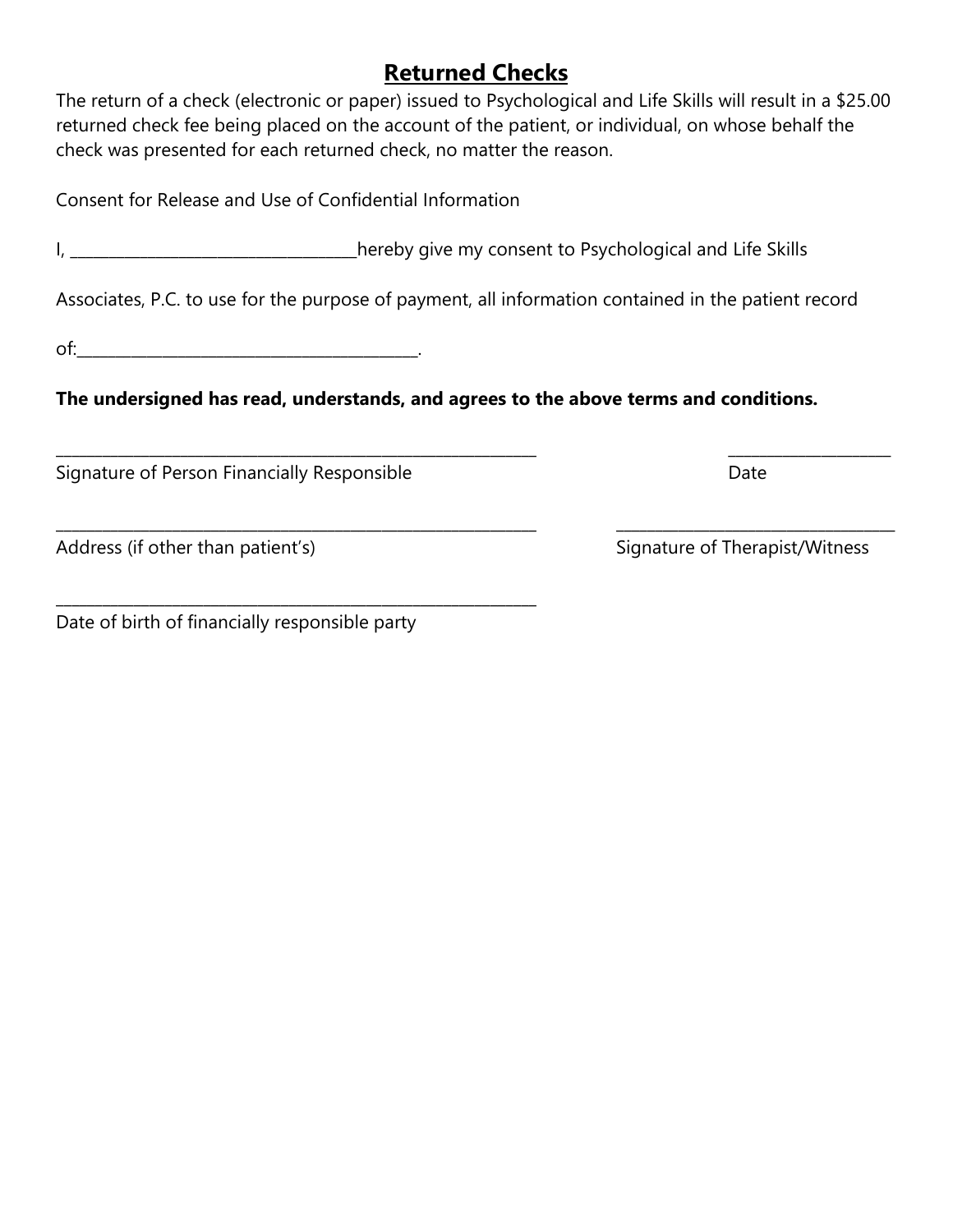# **Our Financial Policy**

| <b>Insurance Information</b>                                                     |  |
|----------------------------------------------------------------------------------|--|
| Ins. Co. (Name/Address):                                                         |  |
|                                                                                  |  |
| If Military (Active/Retired):______________________                              |  |
| Any secondary insurance? (if so, name of company)_______________________________ |  |
| Policy Holders Name (if different from above): DOB: DOB: DOB:                    |  |
|                                                                                  |  |
|                                                                                  |  |

#### *All Payments are Due at the Time of Your Appointment Using Your Credit/Debit Card on File. Our company policy is to require a credit/debit card on file to be charged.*

I request that my credit or debit card be charged for Initial here **Each session at the time of service.** (Please complete below)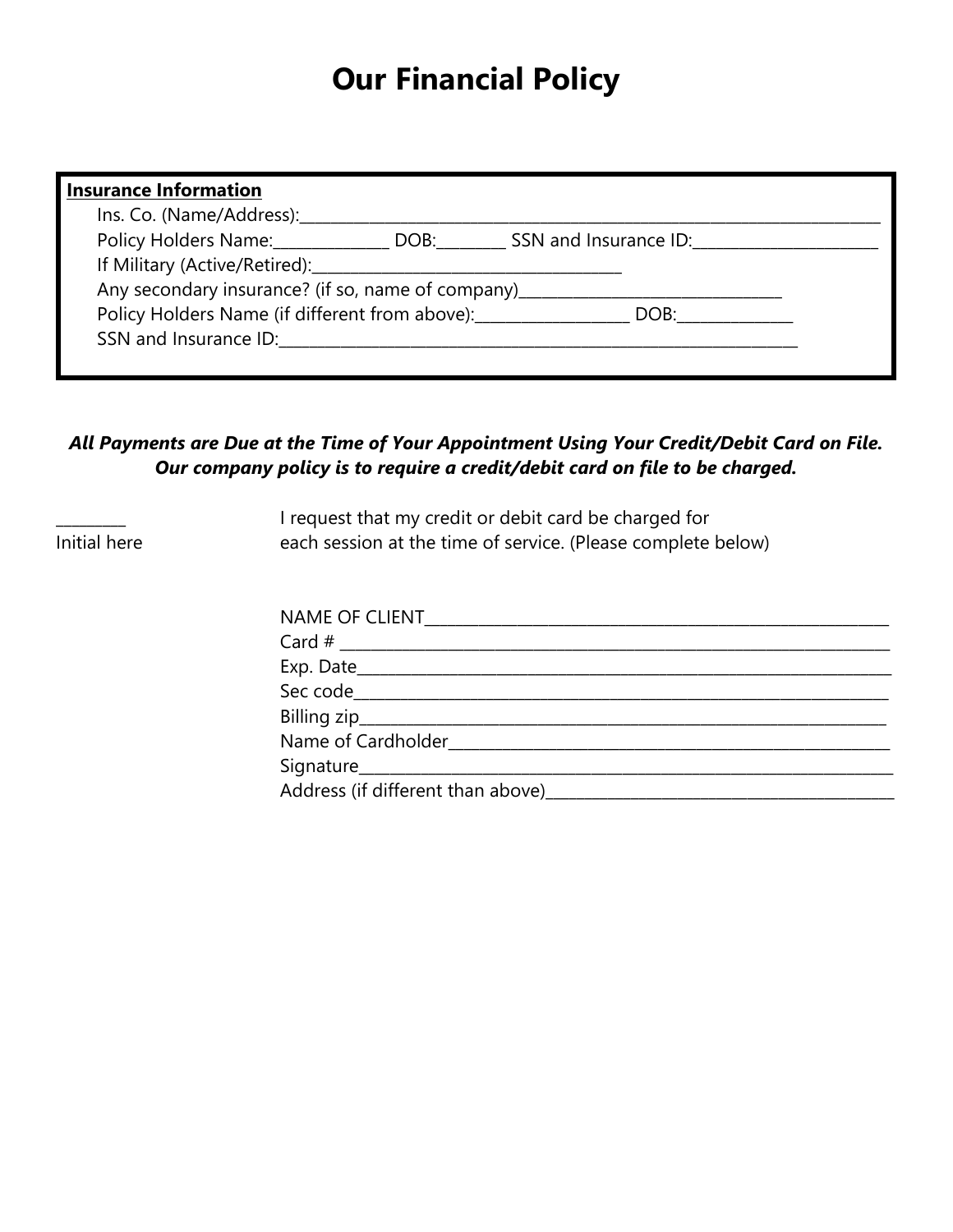13885 Hedgewood Drive, Suite 245, Woodbridge, VA 22193 601 Emancipation Highway, Suite 101, Fredericksburg, VA 22401 2960 Chain Bridge Road, Suite 200, Oakton, VA 22124 (703) 490-0336

# **Acknowledgement of Notice of Privacy Policy**

I acknowledge that I may review the Privacy Policy found on Psychlife.net. The Notice of Privacy Policy provides detailed information about how the practice may use and disclose my confidential information.

I understand that my therapist has reserved a right to change his or her privacy practices that are described in the Notice. I also understand that a copy of any Revised Notice will be available to me upon a written request to the Privacy Officer.

I understand that this consent is valid until it is revoked by me. I understand that I may revoke this consent at any time by giving written notice of my desire to do so, to my therapist. I also understand that I will not be able to revoke this consent in cases where the therapist has already relied on it to use or disclose my mental health information. Written revocation of consent must be sent to our office.

I understand that I have the right to request that the practice restricts how my individually identifiable mental health information is used and/or disclosed to carry out treatment, payment or health operations. I understand that the practice does not have to agree to such restrictions, but that once such restrictions are agreed to, the practice and their agents must adhere to such restrictions.

Signed:\_\_\_\_\_\_\_\_\_\_\_\_\_\_\_\_\_\_\_\_\_\_\_\_\_\_\_\_\_\_\_\_\_\_\_\_\_\_\_\_\_\_\_\_\_\_\_\_\_\_\_\_\_\_\_\_\_\_\_\_\_\_\_\_ Date:\_\_\_\_\_\_\_\_\_\_\_\_\_\_\_\_\_\_\_\_\_\_\_\_\_\_\_\_\_\_

If you are not the patient, please specify your relationship to the patient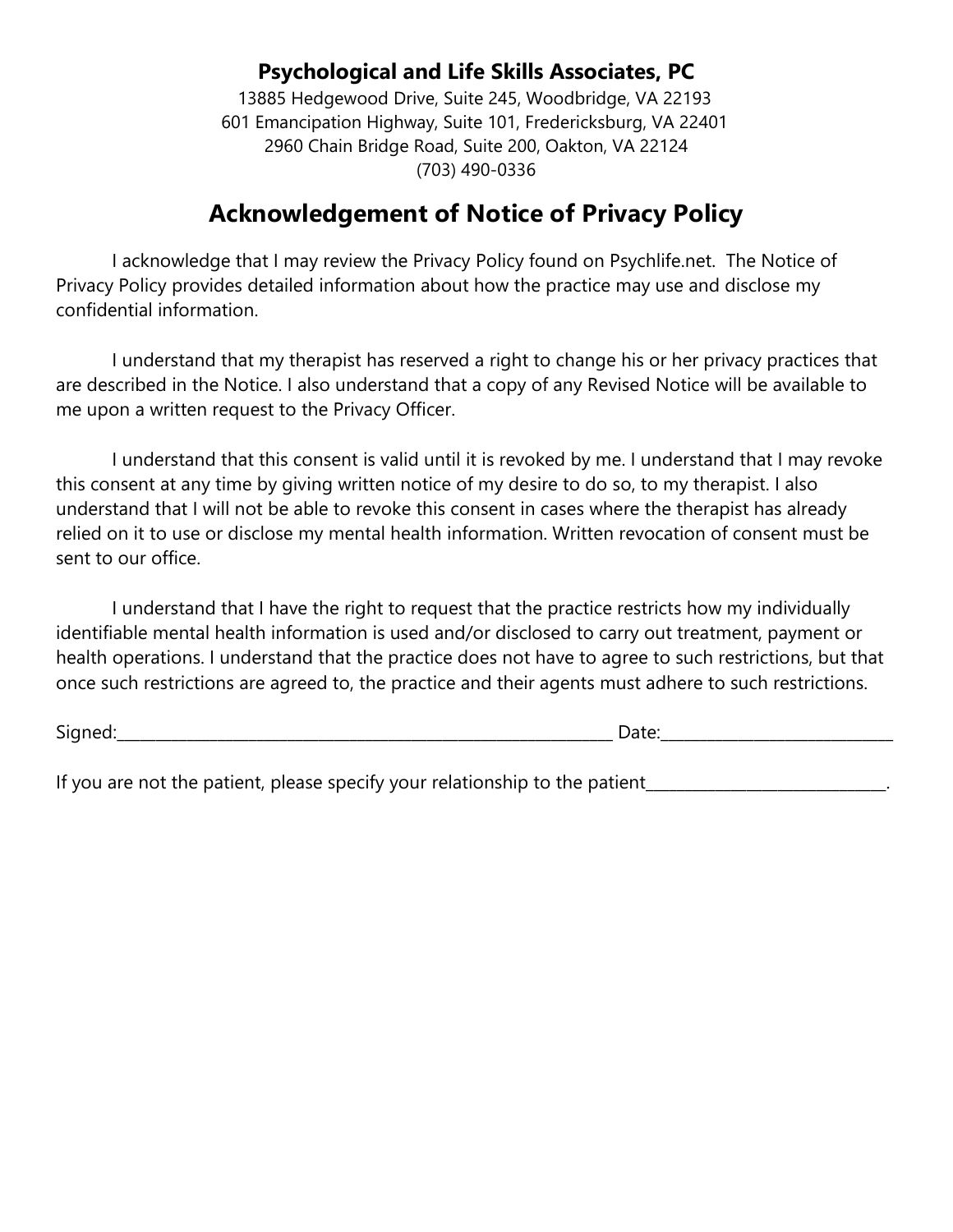13885 Hedgewood Drive, Suite 245, Woodbridge, VA 22193 601 Emancipation Highway, Suite 101, Fredericksburg, VA 22401 2960 Chain Bridge Road, Suite 200, Oakton, VA 22124 (703) 490-0336

#### **Good Faith Estimate**

In order to comply with the Surprises Act of 2020, we are providing you with a list of our fees. This Good Faith Estimate explains our rates for each service provided. Your therapist will collaborate with you throughout your treatment to determine how many sessions and/or services you may need to receive the greatest benefit based on your diagnosis(es)/presenting clinical concerns.

#### **Charges for Psychotherapy Services**

Initial Intake \$175 Individual/Family/Marital session \$155 Group session \$75

#### **Charges for Ancillary Services**

Please be aware that it is our policy to charge for non-clinical services. Such services include, but are not limited to, telephone consultations with other providers or schools, writing letter on behalf of clients, completing paperwork at the request of clients (eg. filling out disability paperwork), and fielding emergency calls. Charges will reflect the time needed to complete the service and is billed in 15 minute increments at a rate of \$155/hour. For example:

> 15 minutes = \$38.75 30 minutes = \$77.50 45 minutes = \$116.25 60 minutes = \$155.00

# **Charges for Medical Records**

Searching and Handling Fee - \$10 Pages 1 - 50: \$0.50 per page Pages 51+: \$0.25 per page

#### **Charges for Audio/Videotaping sessions**

It is essential that confidentiality be maintained for all our clients, including minors. We therefore do not allow, at any time, any audio or videotaping of sessions with us. Should you (or your child) choose to record any sessions, you will be billed \$2,500 for each session that a recording has occurred. Additionally, you may be reported to local and/or state authorities as this act may be illegal under the Virginia Rules of Professional Conduct (please refer to Virginia Codes § 19.2-62, § 19.2-61, and § 19.2-69). Violation of these Virginia laws is a felony, punishable by imprisonment and fine.

I have read, understand, and agree to the above office policy.

\_\_\_\_\_\_\_\_\_\_\_\_\_\_\_\_\_\_\_\_\_\_\_\_\_\_\_\_\_\_\_\_\_\_\_\_\_\_\_\_\_\_\_\_\_\_\_\_\_\_\_\_\_\_\_\_\_\_\_\_\_\_\_\_\_\_\_\_\_\_\_\_\_\_\_

\_\_\_\_\_\_\_\_\_\_\_\_\_\_\_\_\_\_\_\_\_